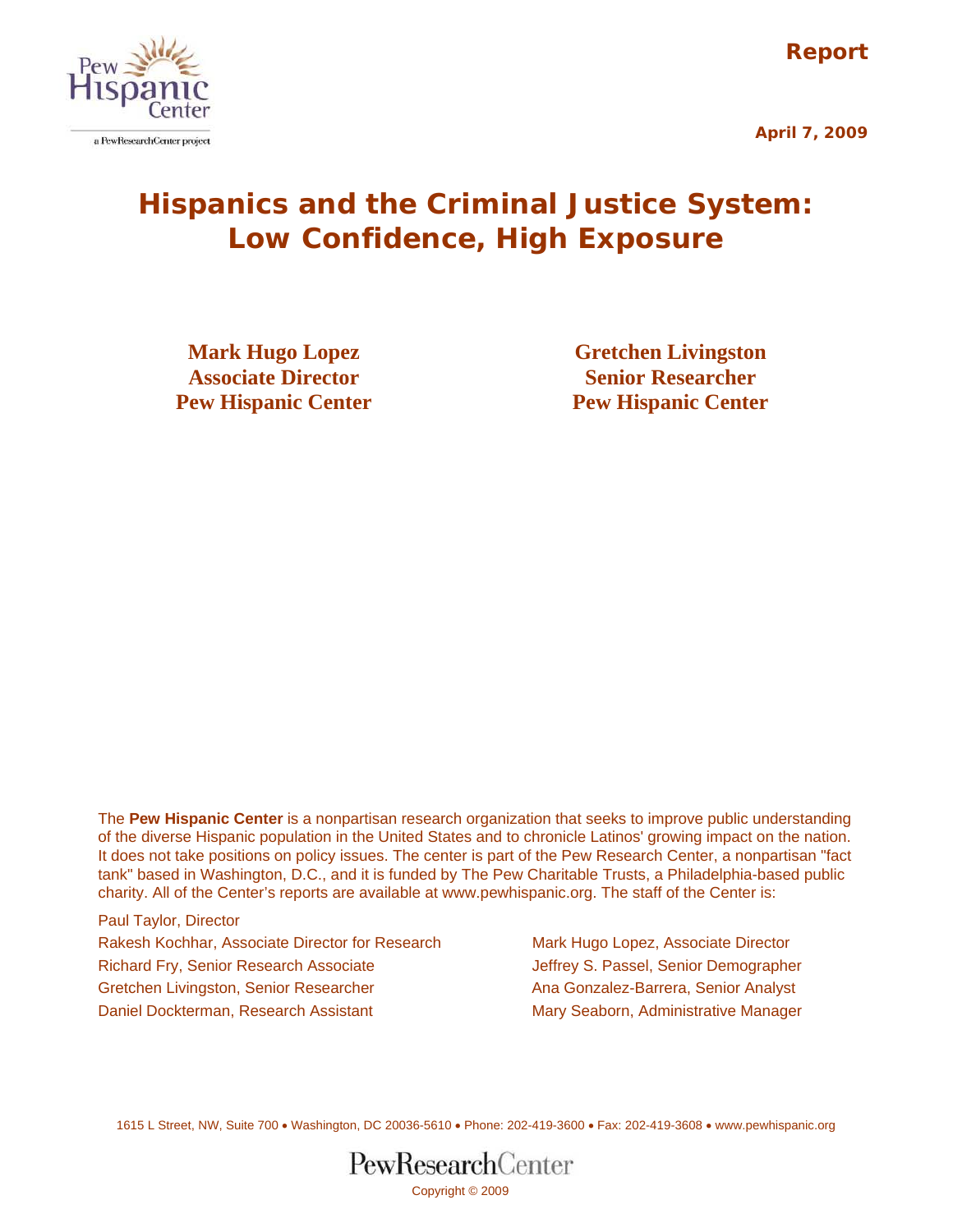# <span id="page-1-1"></span>**Executive Summary**

At a time when Latinos are interacting more than ever with police, courts and prisons, their confidence in the U.S. criminal justice system is closer to the low levels expressed by blacks than to the high levels expressed by whites, according to a pair of nationwide surveys by the Pew Research Center. $<sup>1</sup>$  $<sup>1</sup>$  $<sup>1</sup>$ </sup>

Six-in-ten (61%) Hispanics say they have a great deal or a fair amount of confidence that the police in their local communities will do a good job enforcing the law, compared with 78% of whites and 55% of blacks. Just under half (46%) of Hispanics say they have confidence that police officers will not use excessive force on suspects, compared with 73% of whites and 38% of blacks. Similarly, just under half of Hispanics say they are confident that police officers will treat Hispanics fairly (45%) and that courts will treat Hispanics fairly (49%). In comparison, 74% of whites and 37% of blacks say they have confidence that the police will treat blacks and whites equally ([Pew Social &](http://pewsocialtrends.org/assets/pdf/Race.pdf) [Demographic Trends, 2007\)](http://pewsocialtrends.org/assets/pdf/Race.pdf).

In recent decades, Hispanics' exposure to all parts of the criminal justice system has risen



even faster than their rising share of the U.S. adult population. In state, federal and local prisons and jails, the share of inmates who were Hispanic increased from 16% in 2000 to 20% in 2008 [\(West and Sabol, 2009\)](http://www.ojp.usdoj.gov/bjs/pub/pdf/pim08st.pdf). During this period, the share of Hispanics in the adult U.S. population rose from 11% to 13%.

Overall, according to the [Pew Center on the States](http://www.pewcenteronthestates.org/uploadedFiles/PSPP_1in31_report_FINAL_WEB_3-26-09.pdf), some 4% of adult Hispanics in 2007 were either in prison or jail or on probation or parole. This is larger than the share of whites (2%) who were under some form of corrections control in 2007 and smaller than the share of blacks (9%).

<span id="page-1-0"></span><sup>&</sup>lt;sup>1</sup> The Pew Hispanic Center National Survey of Latinos 2008 sampled 2,015 Hispanic adults between June 9 and July 13, 2008. The Pew Social & Demographic Trends Project's Racial Attitudes in America Survey sampled 3,086 adults between September 5 and October 6, 2007.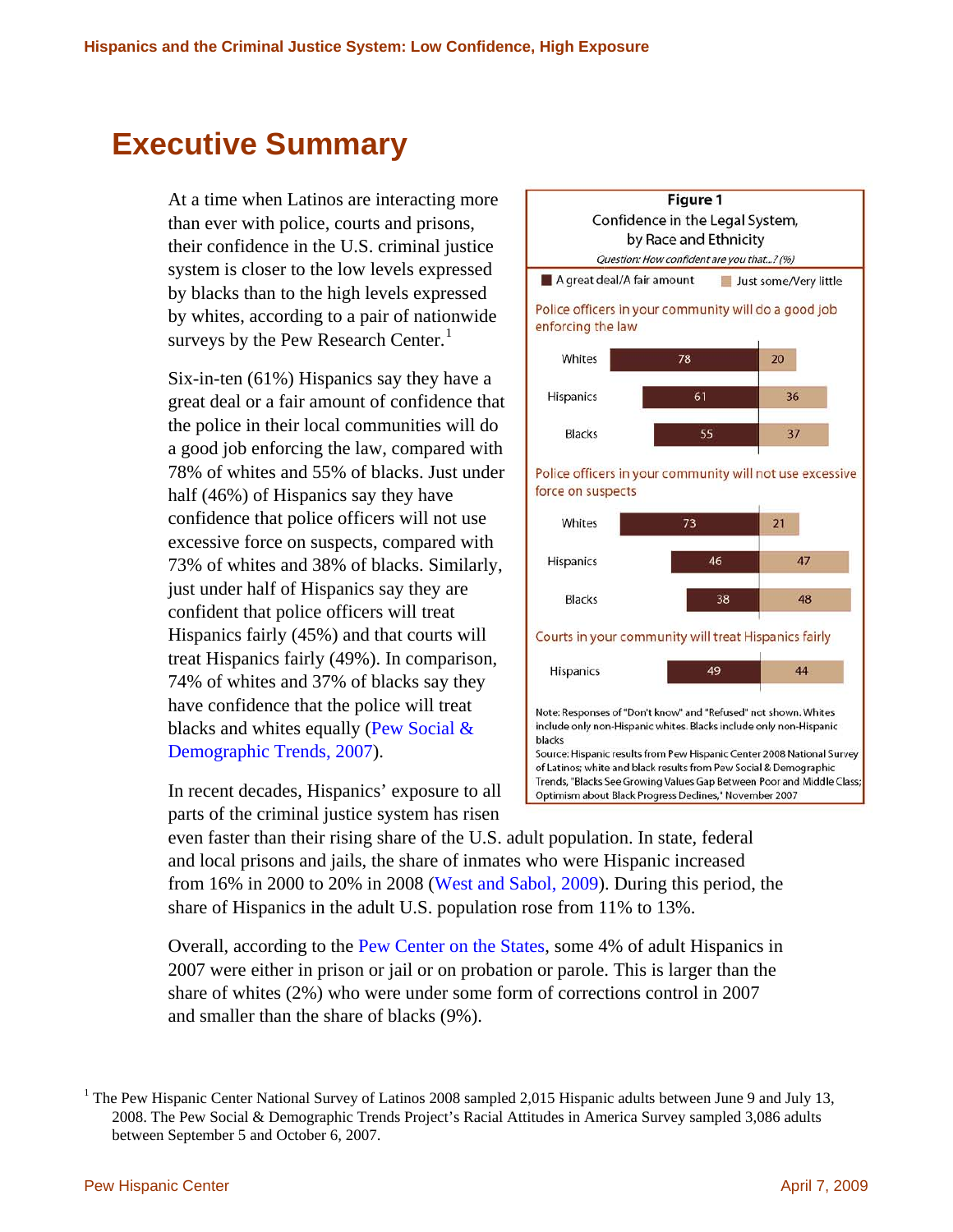As for rates of violent crime victimization, Hispanic levels (28.4 per 1,000 individuals) were higher than those of whites (23.9 per 1,000) and lower than those of blacks (32.9 per 1,000) in 2006 [\(Bureau of Justice Statistics,](http://www.ojp.usdoj.gov/bjs/pub/pdf/cvus06.pdf)   $2008$ ).<sup>[2](#page-2-0)</sup> In the past 15 years, rates of victimization for all three groups have fallen by more than half ([Catalano, 2006\)](http://www.ojp.usdoj.gov/bjs/pub/pdf/cv05.pdf).

This report is based on a bilingual telephone survey of a nationally representative sample of 2,015 Hispanics ages 18 and older. Interviews were conducted from June 9 through July 13, 2008, by the Pew Hispanic Center, a project of the Pew Research Center. The margin of error for the sample is plus or minus 2.8 percentage points at the 95% confidence level. For a description of the survey methodology, see Appendix 1.



Other key findings of the report:

- More than one-third (35%) of Latinos report that there are areas within a mile of their home where they are afraid to walk alone at night, similar to the share of the general population that feels the same way (37%).
- More than three-quarters (78%) of Hispanics say that if they were a victim of a violent crime, they would definitely report that crime to the police.
- Overall, more than half (56%) of Latinos say they or an immediate family member had contact with the criminal justice system in the previous five years. Contact includes reporting a crime to the police, serving on a jury, being arrested, being on probation or parole, or serving time in jail or prison.
- Among all Hispanics, 27% say they or an immediate family member had reported a crime in the previous five years.
- Nearly one-quarter (23%) of Hispanics say they or an immediate family member had been questioned by the police (for any reason) in the previous five years.

<span id="page-2-0"></span><sup>&</sup>lt;sup>2</sup> Victimization rates reported by the Bureau of Justice Statistics for whites and blacks include the Hispanic portions of those populations.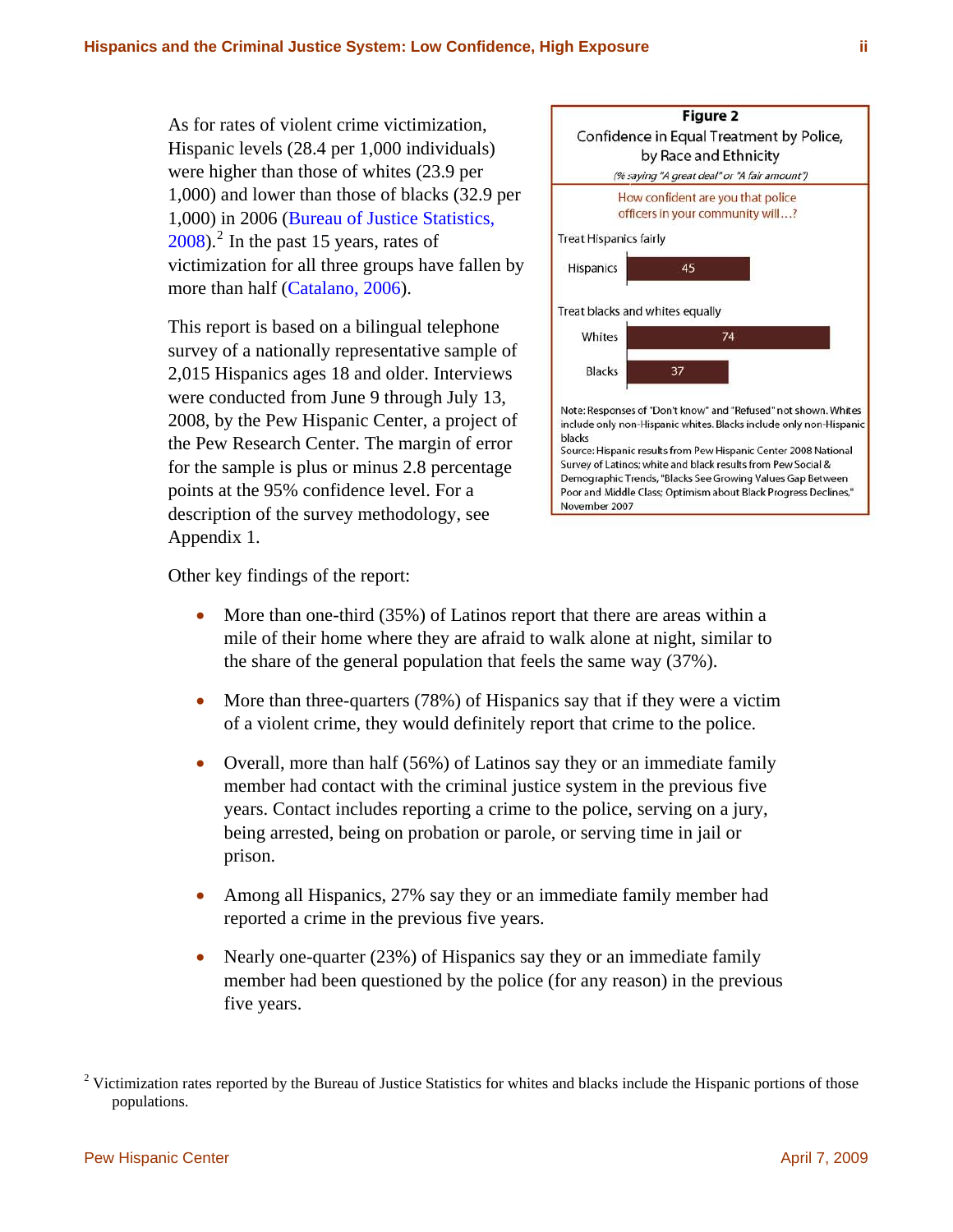- 
- Among all Hispanics, 15% say they or someone in their immediate family had been arrested in the previous five years.
- Some 17% of Latinos say they or an immediate family member had been under some kind of criminal corrections control in the previous five years.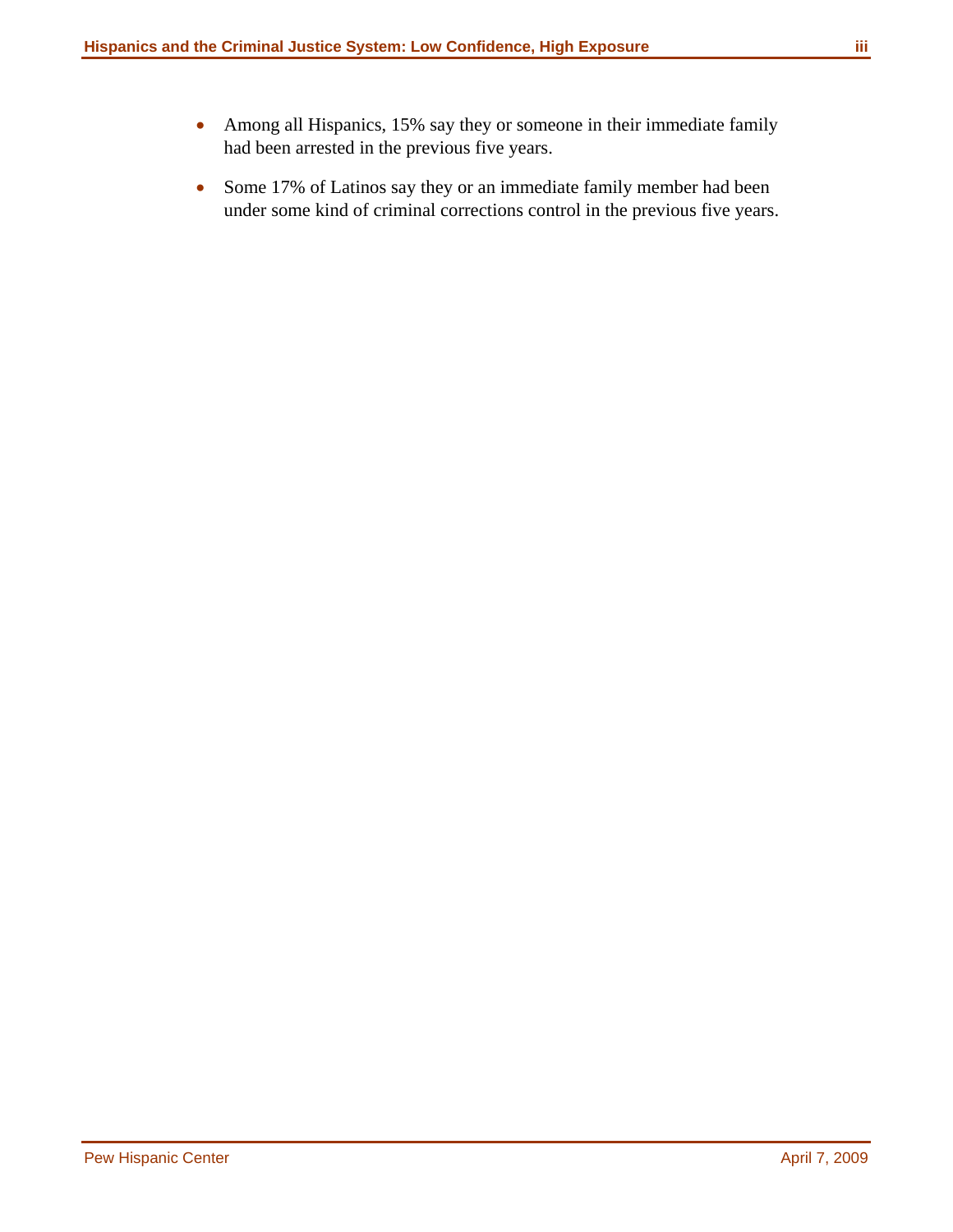### <span id="page-4-0"></span>**About this Report**

The 2008 National Survey of Latinos asked Hispanic adults about their views of the police and courts in their communities, their perceptions of crime and any interaction they or their immediate family members have had with the criminal justice system. The survey was conducted from June 9 through July 13, 2008, among a randomly selected, nationally representative sample of 2,015 Hispanic adults. The survey was conducted in both English and Spanish. The margin of error for the full sample is plus or minus 2.8 percentage points at the 95% confidence level.

### **A Note on Terminology**

The terms "Latino" and "Hispanic" are used interchangeably in this report, as are the terms "foreign born" and "immigrant."

The terms "whites" and "blacks" are used to refer to the non-Hispanic components of their population unless otherwise noted.

#### **About the Authors**

**Mark Hugo Lopez** is the associate director of the Pew Hispanic Center. Prior to joining the Center, Lopez was research director of the Center for Information and Research on Civic Learning and Engagement as well as an assistant professor at the University of Maryland's School of Public Policy. His areas of expertise include crime, labor economics, civic engagement, and voting behavior. He received his Ph.D. in economics from Princeton University.

**Gretchen Livingston** is a senior researcher at the Pew Hispanic Center. Her primary areas of interest include immigrant adaptation, gender, social networks and family structure. She earned her Ph.D. in demography and sociology from the University of Pennsylvania. Prior to joining the Pew Hispanic Center, she was a visiting research fellow at the Princeton University Office of Population Research.

#### **Recommended Citation**

Lopez, Mark Hugo and Gretchen Livingston. "Hispanics and the Criminal Justice System: Low Confidence, High Exposure." Pew Hispanic Center, Washington, D.C. (April 7, 2009).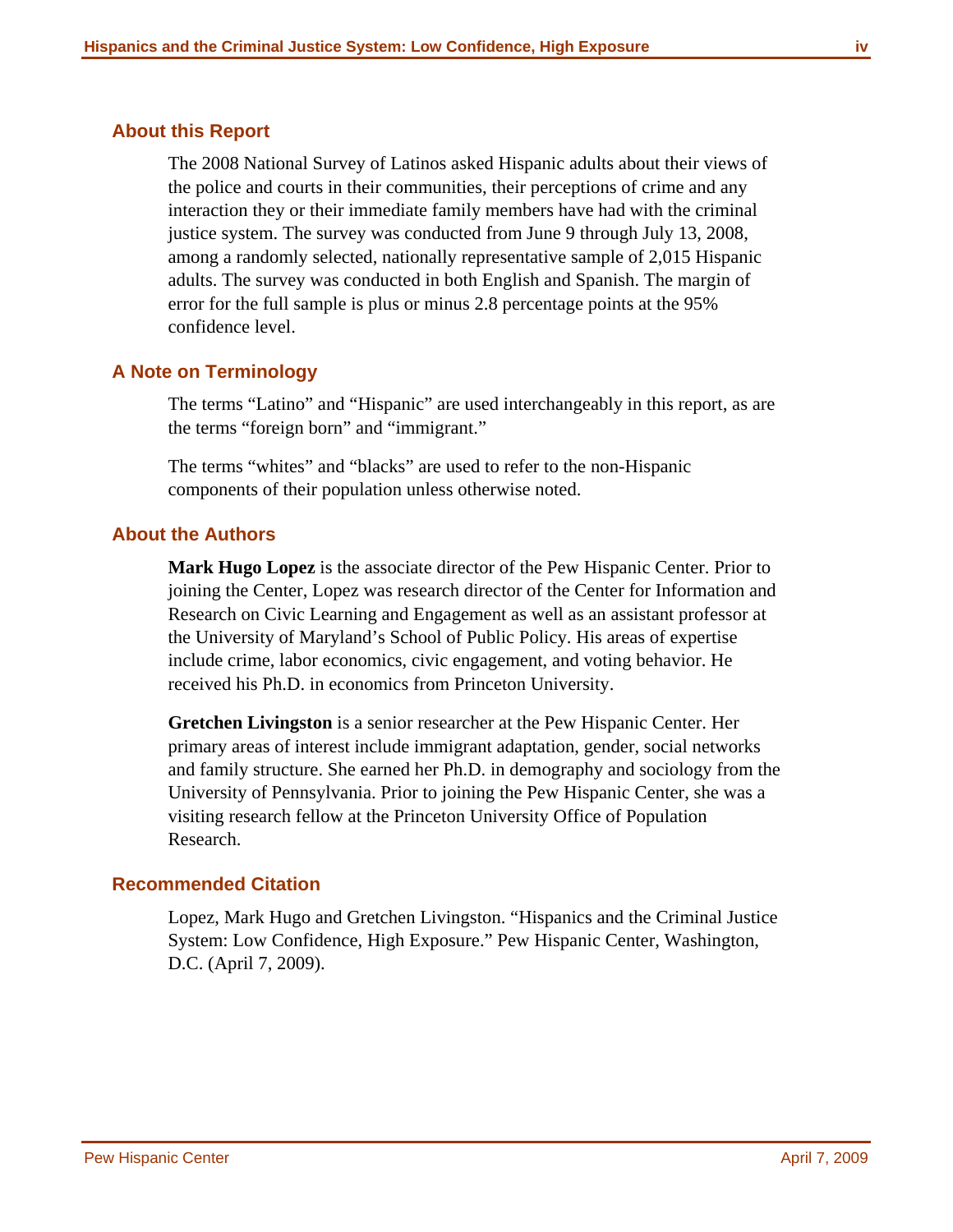### <span id="page-5-0"></span>**Acknowledgments**

The authors thank Paul Taylor for his editorial and intellectual guidance. We also thank Cary L. Funk, Scott Keeter, Rakesh Kochhar, Susan Minushkin, Felisa Gonzales and Michael T. Light for their guidance in the development of the survey questionnaire. Daniel Dockterman provided outstanding support for the production of the report. Ana Gonzalez-Barrera checked numbers in the report. Marcia Kramer was the copy editor.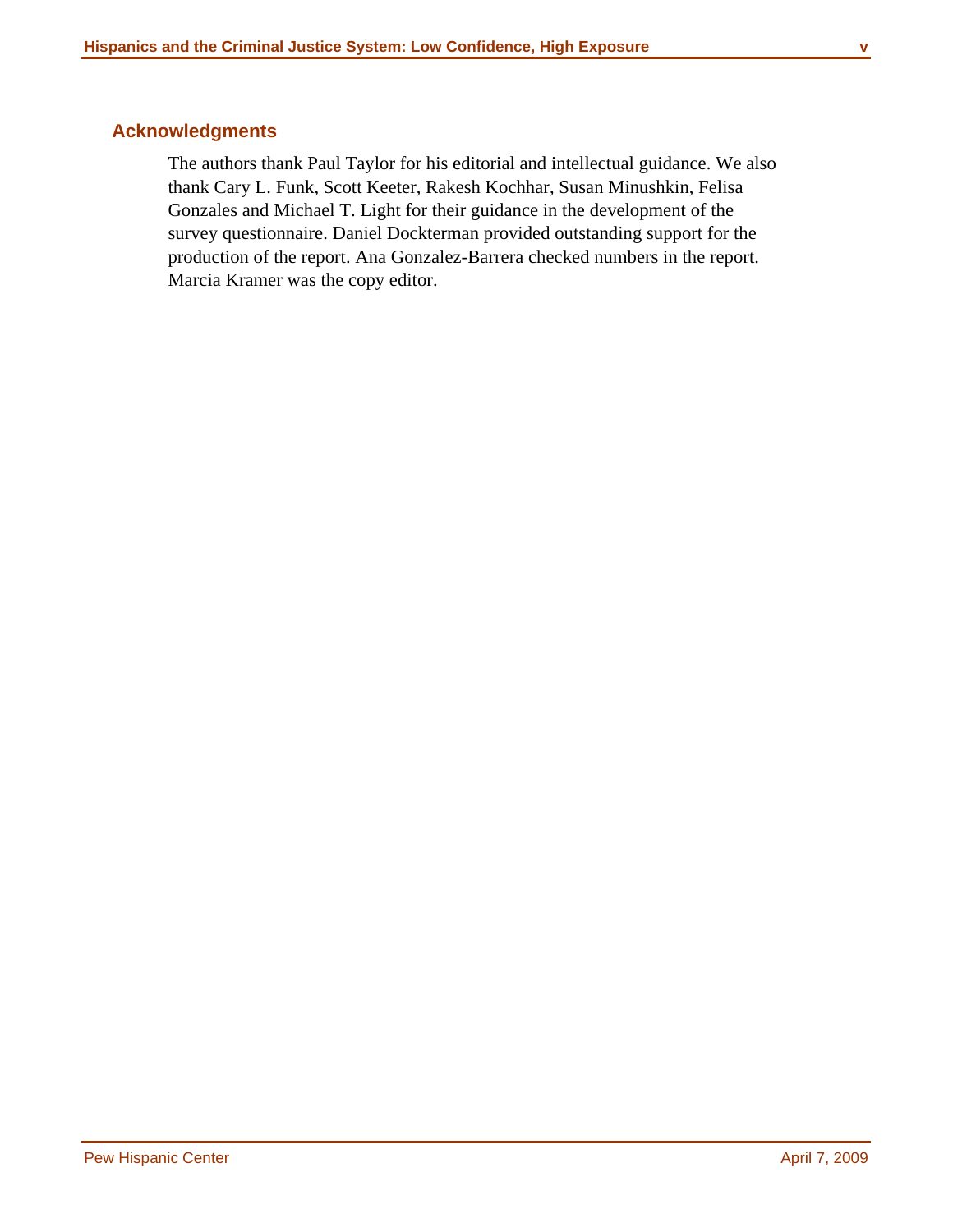### <span id="page-6-0"></span>**Contents**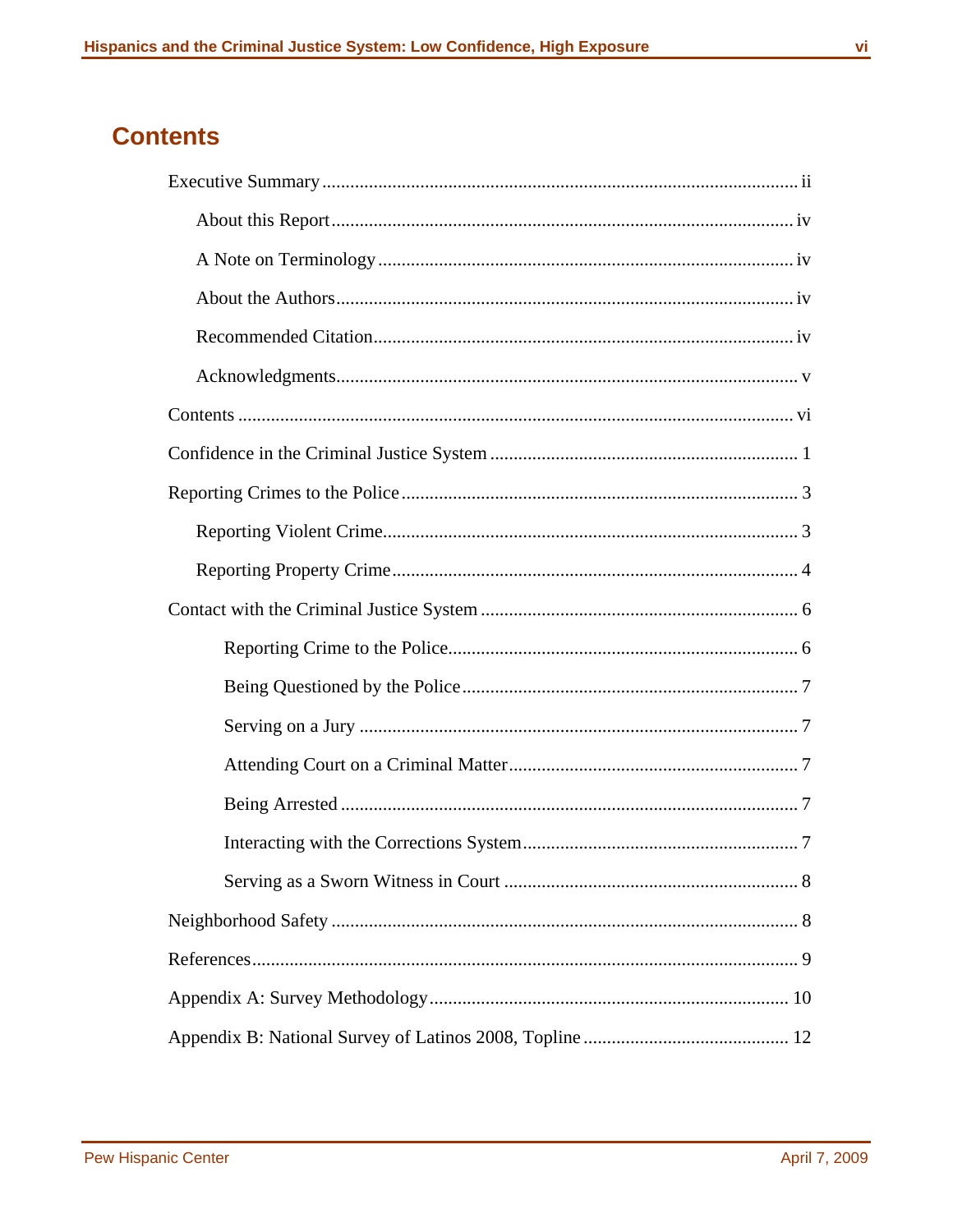# <span id="page-7-0"></span>**Confidence in the Criminal Justice System**

Six-in-10 (61%) Hispanics report a great deal or a fair amount of confidence that police officers in their community will do a good job of enforcing the law, and 57% are confident that police will do a good job of dealing with gangs. However, this still leaves a notable minority who hold a negative opinion about police behavior. A plurality (47%) express just some or very little confidence that police will avoid using excessive force on suspects, while 46% have a great deal or a fair amount of confidence. Half (50%) of Hispanics have just some or very little confidence that police will treat Hispanics fairly, while 45% feel a great deal or a fair amount of confidence that the treatment will be fair. In regard to the courts, 44% of Hispanics have just some or very little confidence that they will treat Hispanics fairly, and 49% have a great deal or a fair amount of confidence that courts will treat Hispanics fairly.

Two of the five questions about confidence in the legal system asked of Latinos in 2008 were also asked of blacks and whites in 2007 ([Pew Social & Demographic Trends, 2007\)](http://pewsocialtrends.org/assets/pdf/Race.pdf). On those questions, levels of confidence among Latinos fall between the levels reported by whites and blacks. Nearly eightin-ten (78%) whites have a great deal or a fair amount of confidence in their local police to do a good job enforcing laws, while 61% of Latinos and 55% of blacks share that sentiment. Nearly three-quarters (73%) of whites report a great deal or a fair amount of confidence that police will not use excessive





of Latinos; white and black results from Pew Social & Demographic Trends, "Blacks See Growing Values Gap Between Poor and Middle Class Optimism about Black Progress Declines," November 2007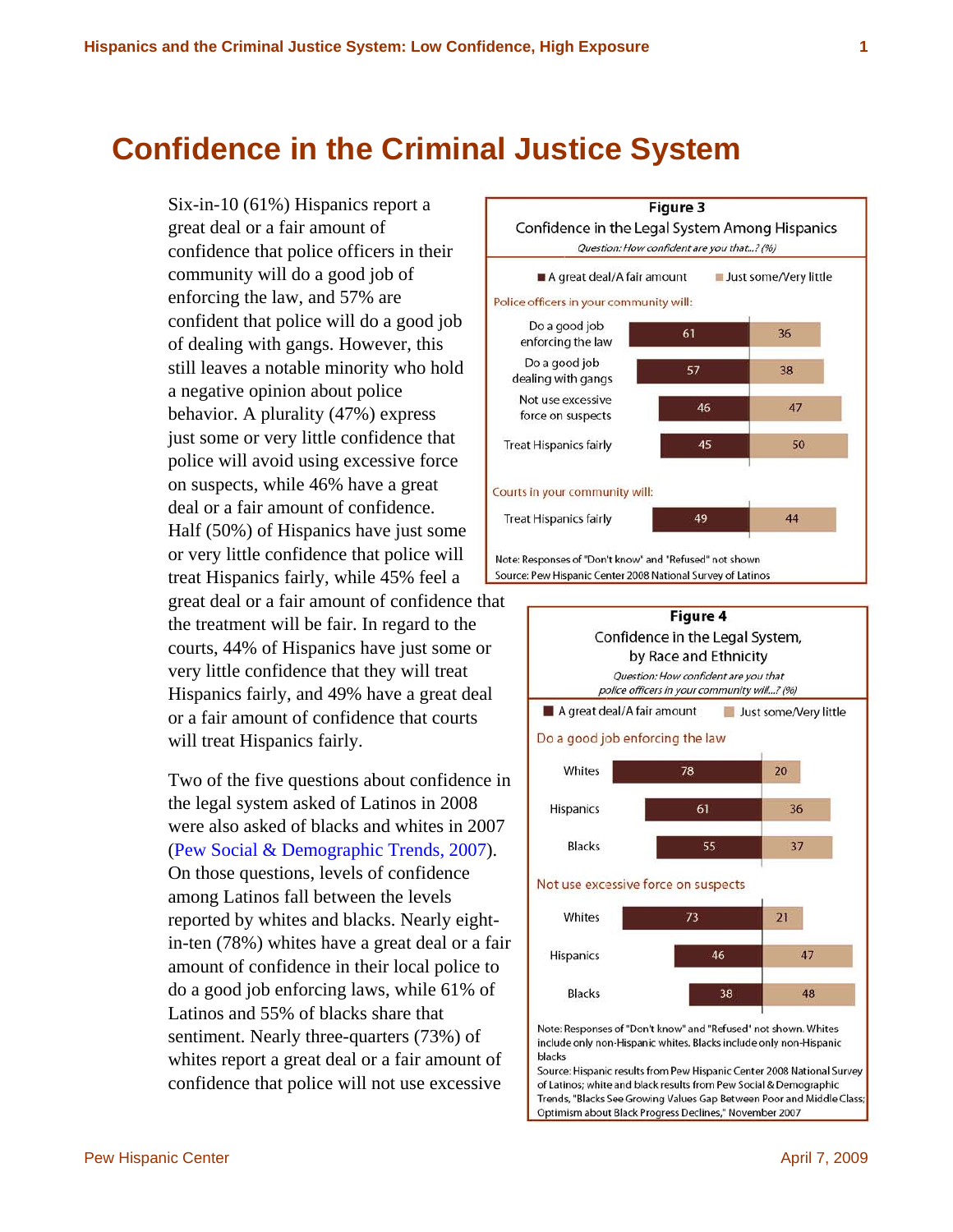force on suspects, while 46% of Latinos and 38% of blacks express the same opinion.

A similar pattern emerges on the issue of police whites equally. Nearly three-quarters (74%) of same. In comparison, 45% of Latinos state that confidence that police will treat Hispanics treatment of minorities. While Latinos were asked about their confidence that police would treat Latinos fairly, in 2007 blacks and whites were asked an analogous question about their confidence that police officers treat blacks and whites had a great deal or a fair amount of confidence that police treat blacks and whites equally. Half as many (37%) blacks reported the they feel a great deal or a fair amount of fairly.

54% of Latinos ages 18 to 29 have a great deal to 39 (62%), ages 40 to 54 (66%) and ages 55 or Young Latinos generally are less confident in the justice system than are older Latinos. While or a fair amount of confidence that the police will do a good job of enforcing the law, this share is lower than the share of Latinos ages 30 older (67%) who say the same.

(50%) of native-born Latinos report a great deal avoid using excessive force on suspects, while On three out of five confidence measures, immigrant Latinos report less confidence in the legal system than do native-born Latinos. Half or a fair amount of confidence that police will 42% of immigrant Latinos express the same

ten (60%) native-born Latinos feel a great deal or a fair amount of confidence that the courts will treat Hispanics fairly. In contrast, 42% of immigrant Latinos say the same. level of confidence. Fifty-one percent of native-born Latinos are confident that police will treat Hispanics fairly, compared with 40% of the foreign born. Six-in-



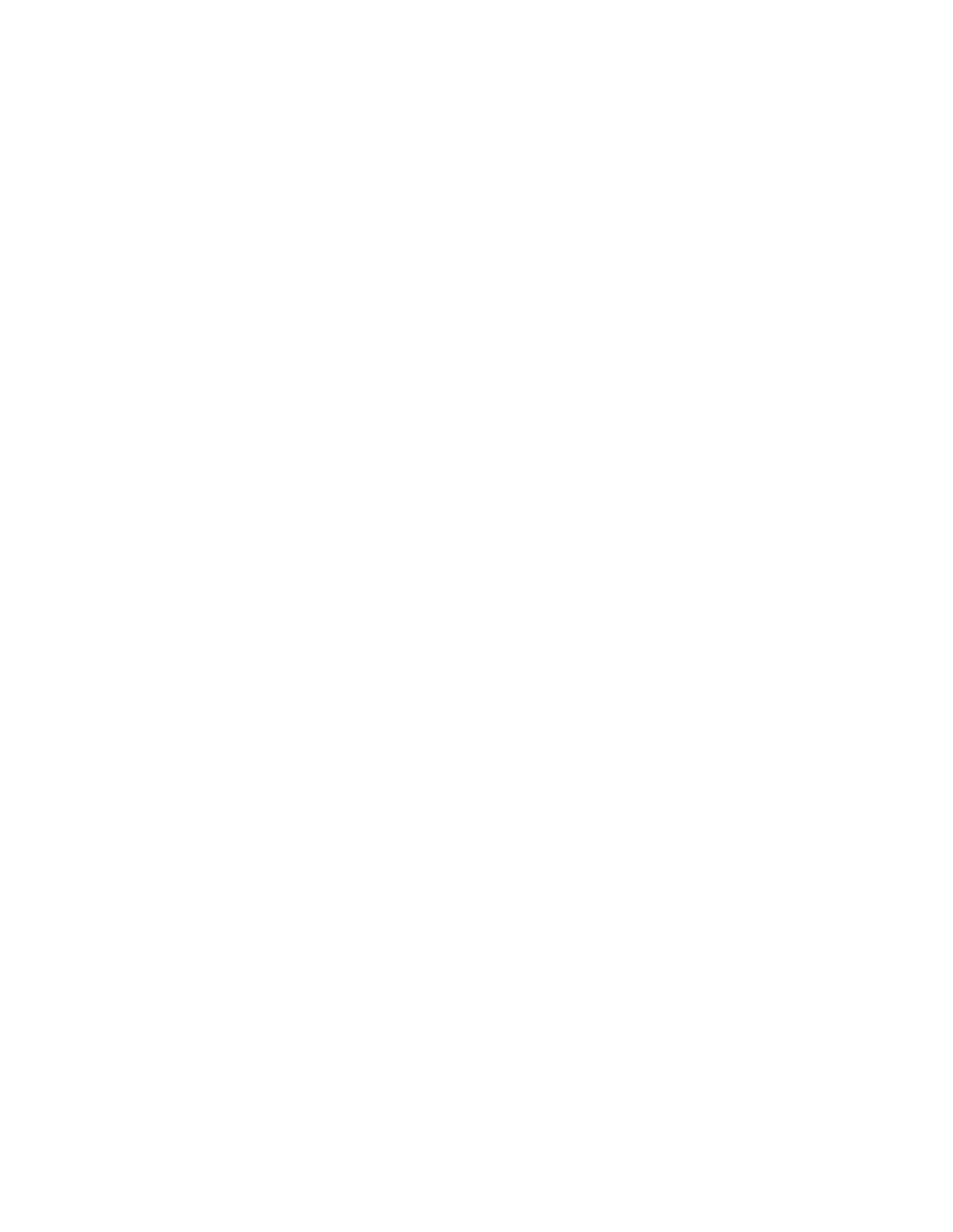#### **Criminal Victimization**

<span id="page-10-0"></span>Personal crime victimization rates among Hispanics in 2006 (28.4 per 1,000 individuals) were higher than the rates for whites (23.9 per 1,000) and lower than the rates for blacks (32.9 per 1,000 individuals), according to the [Bureau of Justice Statistics' National Crime Victimization Survey](http://www.ojp.usdoj.gov/bjs/pub/pdf/cvus06.pdf) (NCVS). While Hispanics were more likely than whites to state on the NCVS that they were a victim of a personal crime in 2006, they were less likely (41.6%) to say they reported the incident to the police than white (48.3%) or black (55.0%) victims. Victimization and police reporting rates for whites and blacks include the Hispanic portions of those populations.

Property crime victimization rates among Hispanic households were 211.7 incidents per 1,000 households in 2006, compared with 156.7 per 1,000 white households and 185.6 per 1,000 black households. As was the case with personal crime, the share of Hispanic (33.5%) property crime victims who say they reported incidents to the police was lower than that of white (37.7%) or black (38.8%) victims.

Personal crime victimizations include such crimes as rape, sexual assault, robbery, aggravated assault and simple assault. Property crime victimizations include household burglary, motor vehicle theft and property theft.

In 2006 there were 6.3 million personal crimes and 19 million property crimes in the United States, according to the NCVS. Overall, the national personal crime rate per 1,000 individuals ages 12 or older was 25.4, and the national property crime rate per 1,000 households was 160.5.The NCVS, an annual survey of more than 70,000 U.S. households, is the most comprehensive survey of criminal victimization available. Respondents are asked about all criminal incidents in that calendar year, including those not reported to the police, in which they were a victim.

#### **Re porting Property Crime**

When asked if they would report a burglary or property crime to the police if they were a victim of that crime, more than eight-in-ten (84%) Hispanics say they definitely would. A greater share of Latinos ages 30 and older, compared with Latinos ages 18 to 29, say they would definitely report a burglary or property crime—87% versus 79%. Latinos with at least some college education are more likely than those with less than a high school diploma to say they would report such a crime—93% versus 80%.

Among the small share (4%) of Latinos who say they would not report a burglary Latinos who would not report being a victim of a burglary or property crime cite or property crime, more than half (52%) cite a perceived lack of response from the police as the reason for not reporting the incident. The second most common reason for not reporting a burglary or property crime incident to the police is a fear of repercussions for reporting such a crime. More than two-in-ten (21%) that reason.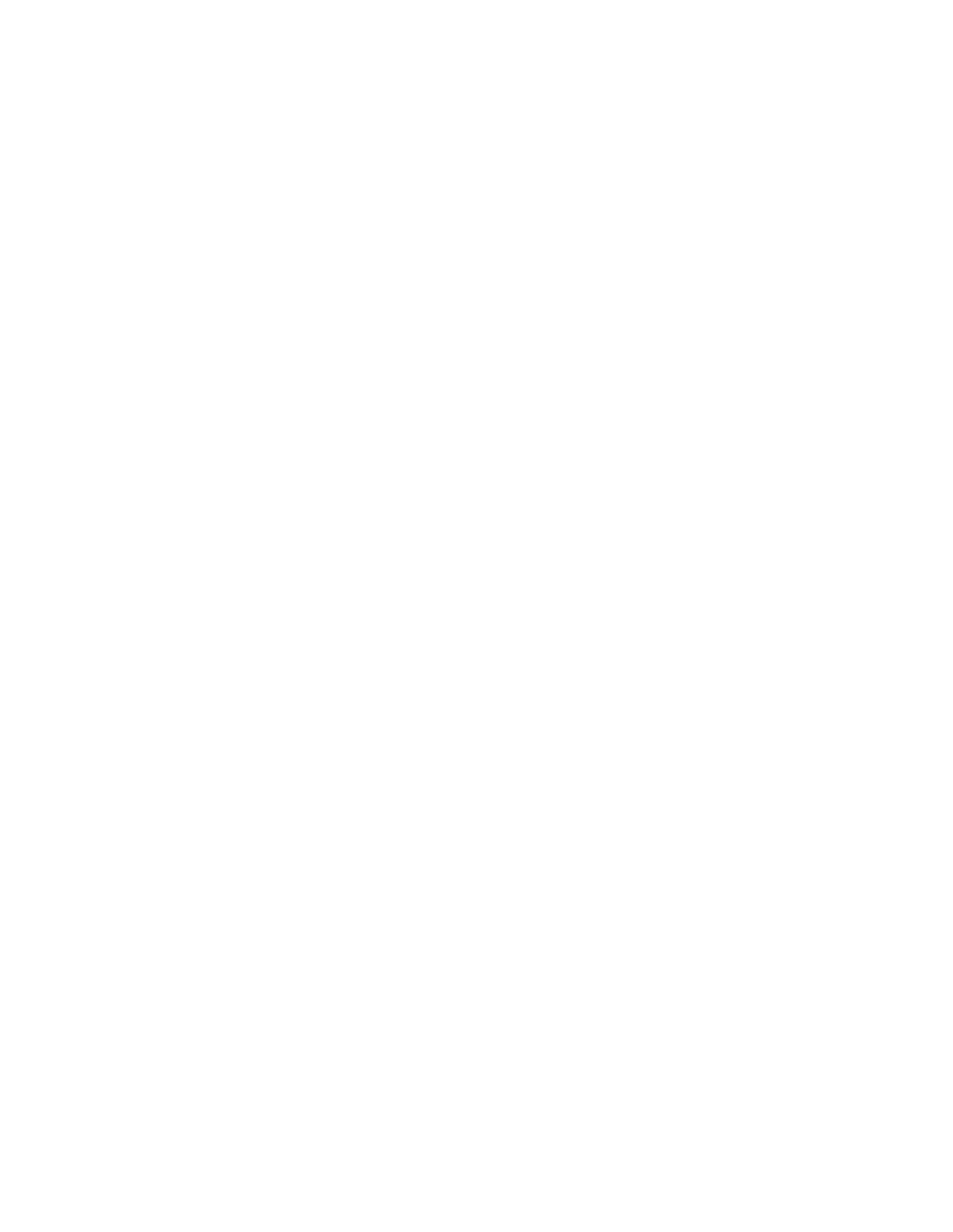#### <span id="page-13-0"></span>Being Questioned by the Police

Nearly one-quarter (23%) of Latinos say they or an immediate family member were questioned by the police in the previous five years. Native-born Latinos are more likely than immigrant Latinos to say this—32% versus 17%. And Latinos under the age of 30 are more likely than older Hispanics to say this—32% versus 19%. Among Latinos with at least some college education, 30% say they or a family member had been questioned by the police in the previous five years, a greater share than those who are only high school graduates (23%) or have less than a high school education (19%). U.S. citizen Hispanics are more likely than non-U.S. citizen Hispanics to say they were questioned by the police—28% versus 15%.

#### Serving on a Jury

More than two-in-ten (21%) Hispanics say they or an immediate family member served on a jury in the previous five years. Hispanics over age 55 (30%) are more likely to say they or an immediate family member had served on a jury than are those ages 40 to 54 (22%), ages 30 to 39 (14%) or ages 18 to 29 (19%). And Hispanics with some college education (33%) are more likely to say they or an immediate family member served on a jury than are Hispanics with a high school diploma (18%) or those with less than a high school diploma (14%).

### Attending Court on a Criminal Matter

Nearly two-in-ten (19%) Latinos say they or an immediate family member had attended court on a criminal matter other than a minor traffic violation or jury duty in the previous five years. Latinos between ages 18 and 30 are more likely to say this than Latinos ages 55 and older—23% versus 13%.

#### Being Arrested

Among Latinos, 15% say they or someone in their immediate family was arrested in the previous five years. Nearly one-quarter (23%) of Latinos ages 18 to 29 say they or a family member were arrested, compared with 8% of adults ages 55 and older. And native-born Latinos are more likely than immigrant Latinos to say they or a family member was arrested—18% versus 13%.

#### Interacting with the Corrections System

According to a recent report from the [Pew Center on the States](http://www.pewcenteronthestates.org/uploadedFiles/PSPP_1in31_report_FINAL_WEB_3-26-09.pdf), 1-in-27 (4%) Hispanics in 2007 was under some form of corrections control, such as probation, parole, prison or jail. While 4% of Hispanics are under some kind of corrections control, more than four times (17%) as many say they or someone in their immediate family had been under corrections control in the previous five years. Native-born Latinos are more likely to report this than are immigrant Latinos— 23% versus 13%. More than one-fourth (26%) of Latinos ages 18 to 29 say they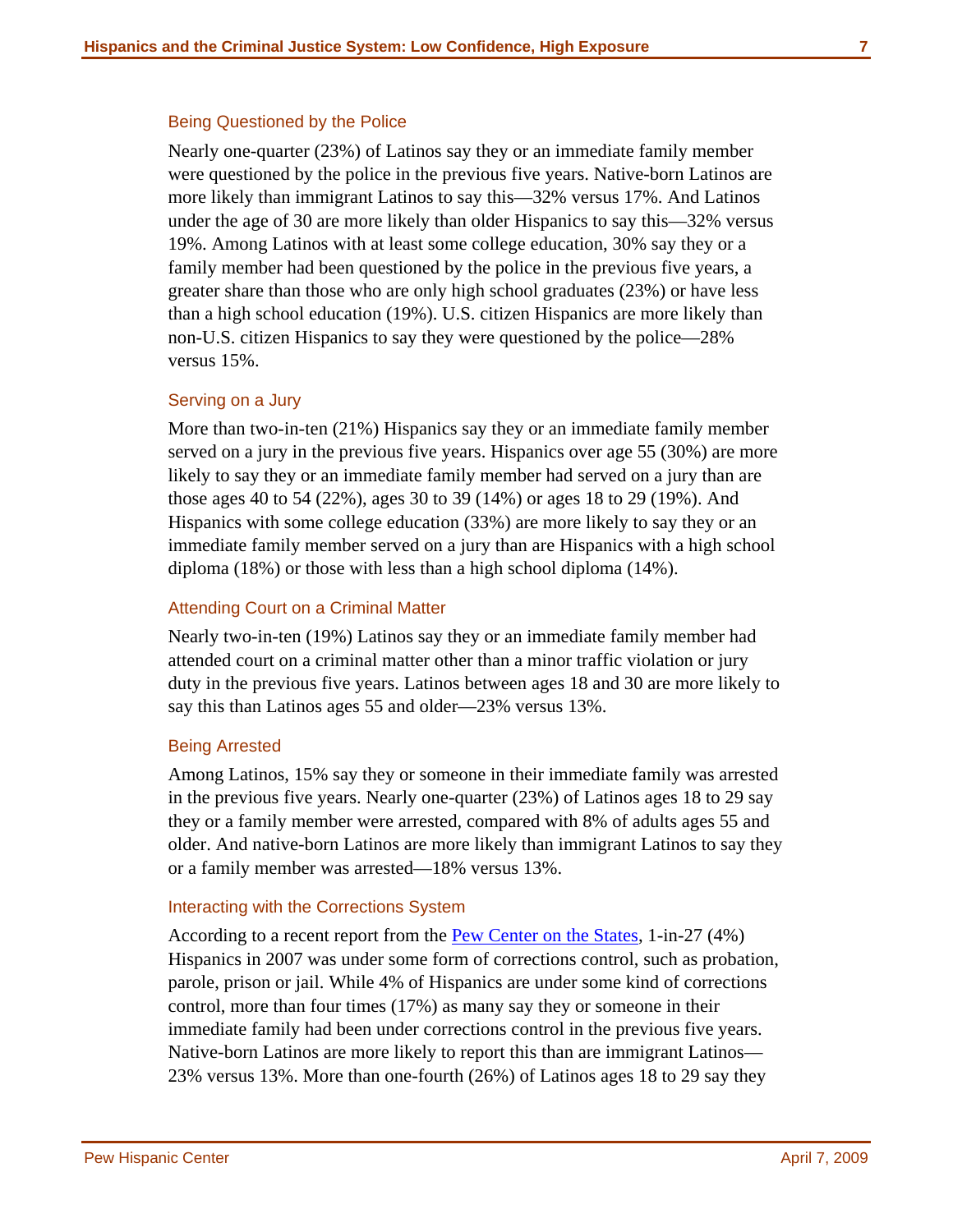<span id="page-14-0"></span>or an immediate family member had been on probation or parole, or served time in prison or jail.

Overall, 13% of Latinos say they or an immediate family member had been on probation or parole. Young Latinos ages 18 to 29 are more likely than Latinos ages 30 or older to say they had been on probation or parole—19% versus 10%. Also, native-born Latinos are twice as likely as foreign-born Latinos to say they had been on probation or parole—18% versus 9%.

More than one-in-ten Latinos (12%) say they or someone in their immediate family served time in prison or jail in the previous five years. Native-born Latinos are more than twice as likely as immigrant Latinos to say that—18% versus 8%. And nearly two-in-ten (18%) Latinos ages 18 to 29 say they or someone in their family served time in jail or prison in the previous five years, double the share of Latinos ages 30 or older who say that (9%).

#### Serving as a Sworn Witness in Court

Overall, more than one-in-ten (11%) Hispanics say they or an immediate family member served as a sworn witness in court in the previous five years. U.S. citizen Hispanics are more likely to say this than are non-U.S. citizen Hispanics—14% versus 6%. And native-born Hispanics are more likely than immigrant Hispanics to say they served as a sworn witness—16% versus 7%.

# **Neighborhood Safety**

More than one-third (35%) of Latinos report that there are areas within a mile of their home where they are afraid to walk alone at night.<sup>[5](#page-14-1)</sup> Though overall Latinos are more likely than the general population to report being victims of crime, their perceptions about neighborhood safety jibe with those of the general population, of whom 37% report that they don't feel safe walking alone at night in their own neighborhood ([Gallup, 2008](http://www.gallup.com/poll/1603/Crime.aspx)).

For Latinos, neighborhood safety perceptions do not differ significantly by gender, age, or education. Safety concerns are also consistent across nativity and citizenship status.

l

<span id="page-14-1"></span><sup>&</sup>lt;sup>5</sup> These findings reflect actual local crime rates and variations in how people perceive threats to personal safety in their local communities.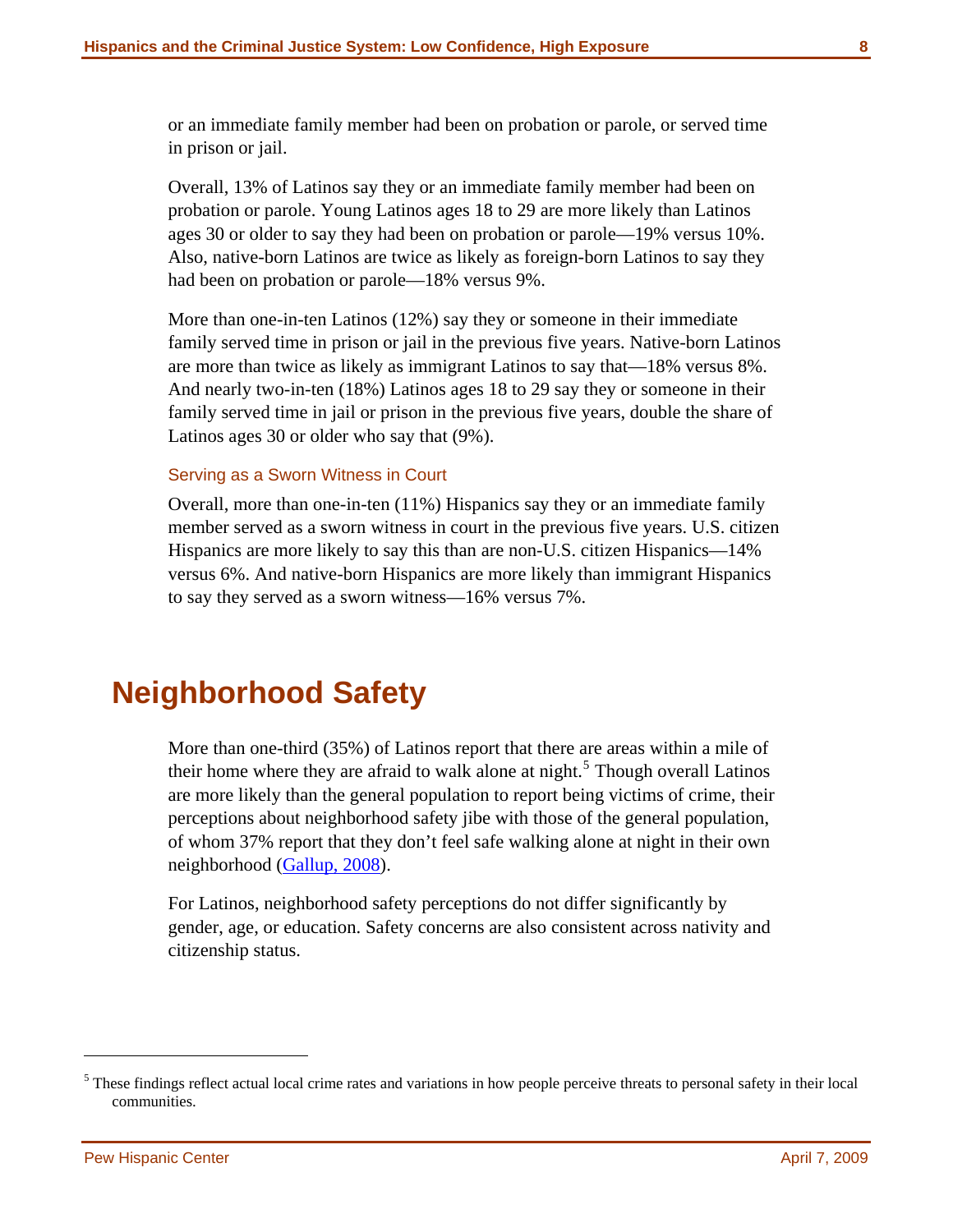# <span id="page-15-0"></span>**References**

- Bureau of Justice Statistics, "[Criminal Victimization in the United States, 2006](http://www.ojp.usdoj.gov/bjs/pub/pdf/cvus06.pdf)  [Statistical Tables, National Crime Victimization Survey,](http://www.ojp.usdoj.gov/bjs/pub/pdf/cvus06.pdf)" NCJ 223436, U.S. Department of Justice, Office of Justice Programs, August 2008.
- Catalano, Shannan M., "[Criminal Victimizations, 2005](http://www.ojp.usdoj.gov/bjs/pub/pdf/cv05.pdf)," NCJ 214644, Bureau of Justice Statistics, U.S. Department of Justice, Office of Justice Programs, September 2006.
- FBI, "[Hate Crime Statistics, 2007](http://www.fbi.gov/ucr/hc2007/table_01.htm)," U.S. Department of Justice, 2007.
- Gallup, ["Gallup's Pulse of Democracy: Crime,](http://www.gallup.com/poll/1603/Crime.aspx)" October 2008.
- Pew Center on the States, ["One in 31: The Long Reach of American Corrections](http://www.pewcenteronthestates.org/uploadedFiles/PSPP_1in31_report_FINAL_WEB_3-26-09.pdf)," March 2, 2009.
- Pew Social & Demographic Trends, "Blacks See Growing Values Gap Between Poor [and Middle Class; Optimism about Black Progress Declines](http://pewsocialtrends.org/assets/pdf/Race.pdf)," November 13, 2007.
- West, Heather C. and William J. Sabol, "Prison Inmates at Midyear 2008—Statistical [Tables,](http://www.ojp.usdoj.gov/bjs/pub/pdf/pim08st.pdf)" NCJ 225619, Bureau of Justice Statistics, U.S. Department of Justice, Office of Justice Programs, March 2009.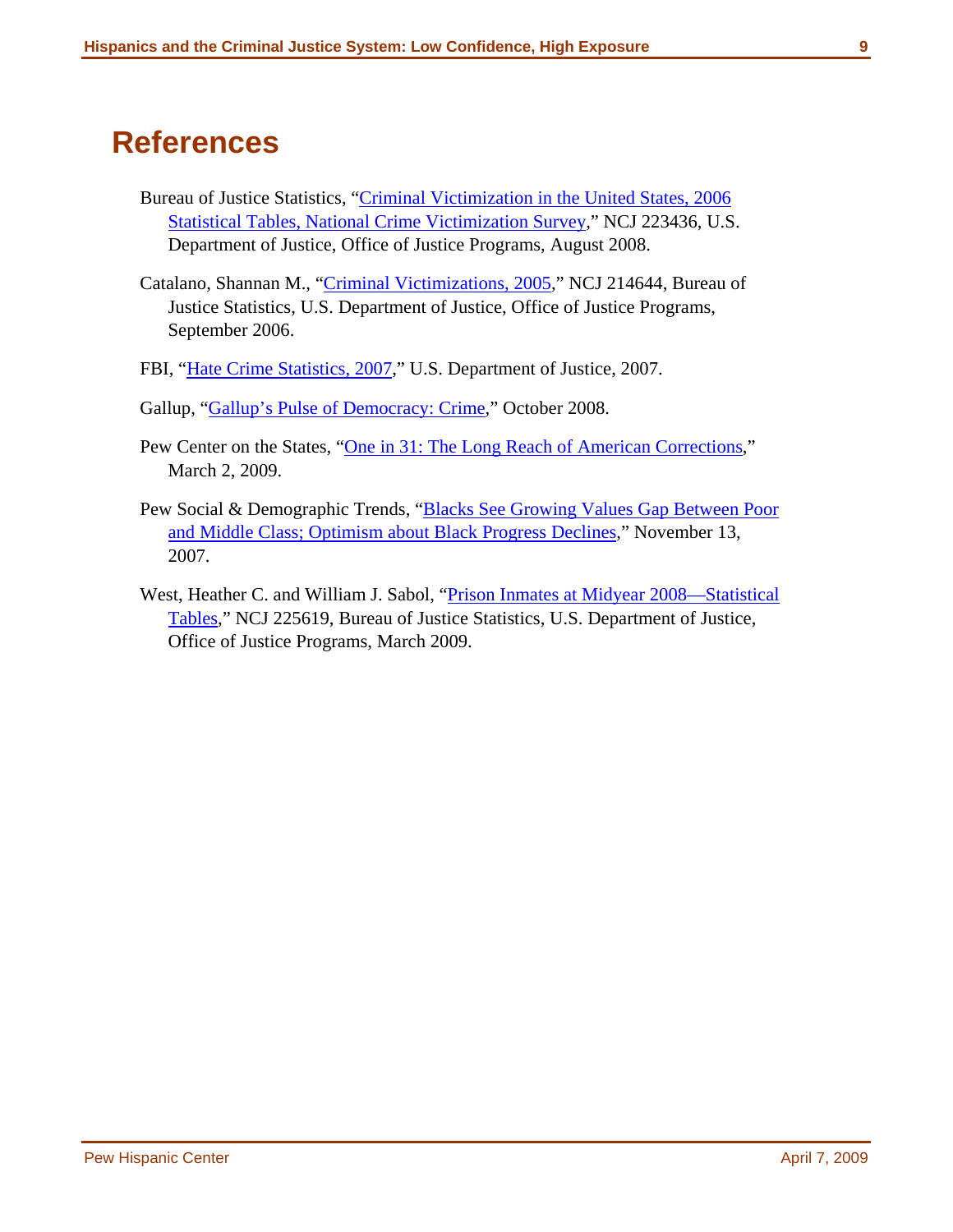# <span id="page-16-0"></span>**Appendix A: Survey Methodology**

Results for this study are based on telephone interviews conducted by ICR/International Communications Research, an independent research company, among a nationally representative sample of 2,015 Latino respondents ages 18 and older, from June 9 through July 13, 2008. Of those respondents, 711 were native born (including Puerto Rico) and 1,302 were foreign born; 892 were registered voters. The margin of error for total respondents is plus or minus 2.8 percentage points at the 95% confidence level. The margin of error for nativeborn respondents is plus or minus 4.9 percentage points at the 95% confidence level; for foreign-born respondents, plus or minus 3.4 percentage points; and for registered voters, plus or minus 4.4 percentage points.

For this survey, ICR maintained a staff of Spanish-speaking interviewers who, when contacting a household, were able to offer respondents the option of completing the survey in Spanish or in English. A total of 710 respondents were surveyed in English and 1,248 respondents were interviewed in Spanish (the remaining 57 were surveyed equally in both languages). Any adult of Latino origin or descent was eligible to complete the survey.

Because a growing number of Hispanic households in the U.S. are reachable only by cell phone, the study included interviews from both landline  $(n=1,254)$  and cell phone (n=761) sample frames. According to government statistics from the National Health Interview Survey (NHIS) during the last six months of 2007, 19.3% of Hispanic adults were reachable only by cell phone, a number that was 4 percentage points higher than it had been one year earlier. Adults who are cellonly are very different demographically from those reachable on a landline: They tend to be younger and less likely to be married or have children, or to own a home.

Both sample frames were stratified via a disproportionate stratified design. All telephone exchanges in the contiguous 48 states were divided into groups, or strata, based on their concentration of Latino households. For the landline frame, the sample was also run against InfoUSA and other listed databases, and then scrubbed against known Latino surnames. Any "hits" were subdivided into a "surname" stratum, with all other sample being put into other "RDD" strata. Overall, then, the study employed eight strata: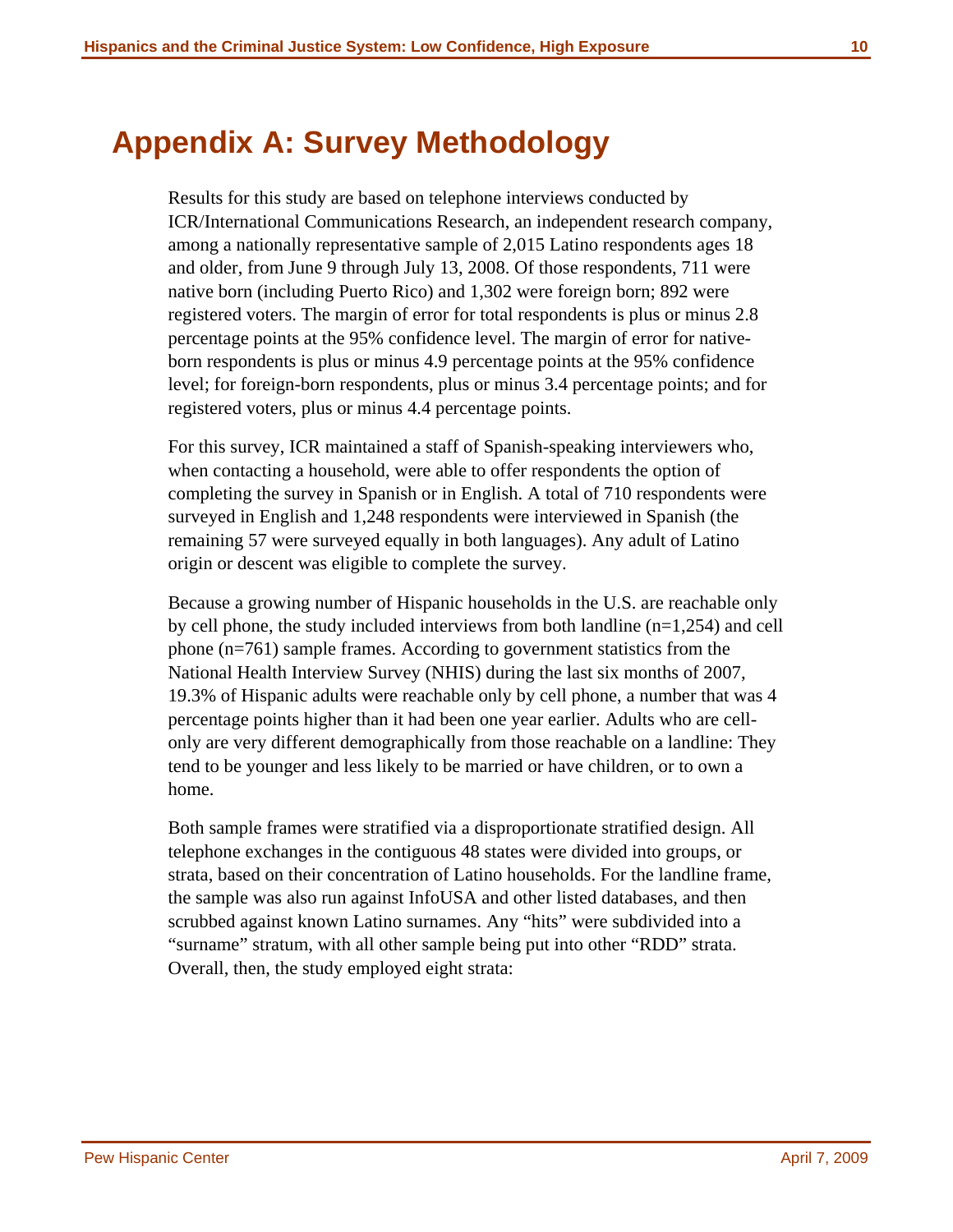| Strata (General<br><b>Incidence of Reaching</b><br>a Hispanic Household) | Landline | <b>Cell Phone</b> |
|--------------------------------------------------------------------------|----------|-------------------|
| Surname                                                                  | 594      |                   |
| Very High                                                                | 294      |                   |
| High                                                                     | 187      | 458               |
| Medium                                                                   | 134      | 190               |
| Low                                                                      | 45       | 113               |

It is important to note that the existence of a surname stratum does not mean this was a surname sample design. The sample is random digit dial (RDD), with the randomly selected telephone numbers divided by whether they were found to be associated with or without a Latino surname. This was done simply to increase the number of strata and thereby increase the ability to meet ethnic targets and ease administration by allowing for more effective assignment of interviewers and labor hours.

A four-stage weighting design was used to ensure an accurate representation of the national Hispanic population. First, an adjustment was made for all people found to possess both a landline and a cell phone, as they were twice as likely to be sampled as were respondents who possessed only one phone type. The sample was then corrected for the disproportionality of the stratification scheme described earlier. Third, the sample was corrected to reflect the percentage that is cell-only, landline-only or reachable by either a landline or a cell phone. NHIS and Pew Research Center data were used to project percentages that the Pew Research Center felt were appropriate for the 2007 population.

Finally, the data were put through a post-stratification sample balancing routine. The post-stratification weighting utilized national 2007 estimates from the Census Bureau's Current Population Survey, March Supplement, on gender, education, age, region, foreign/native born status, year of entry into the U.S. and Hispanic heritage.